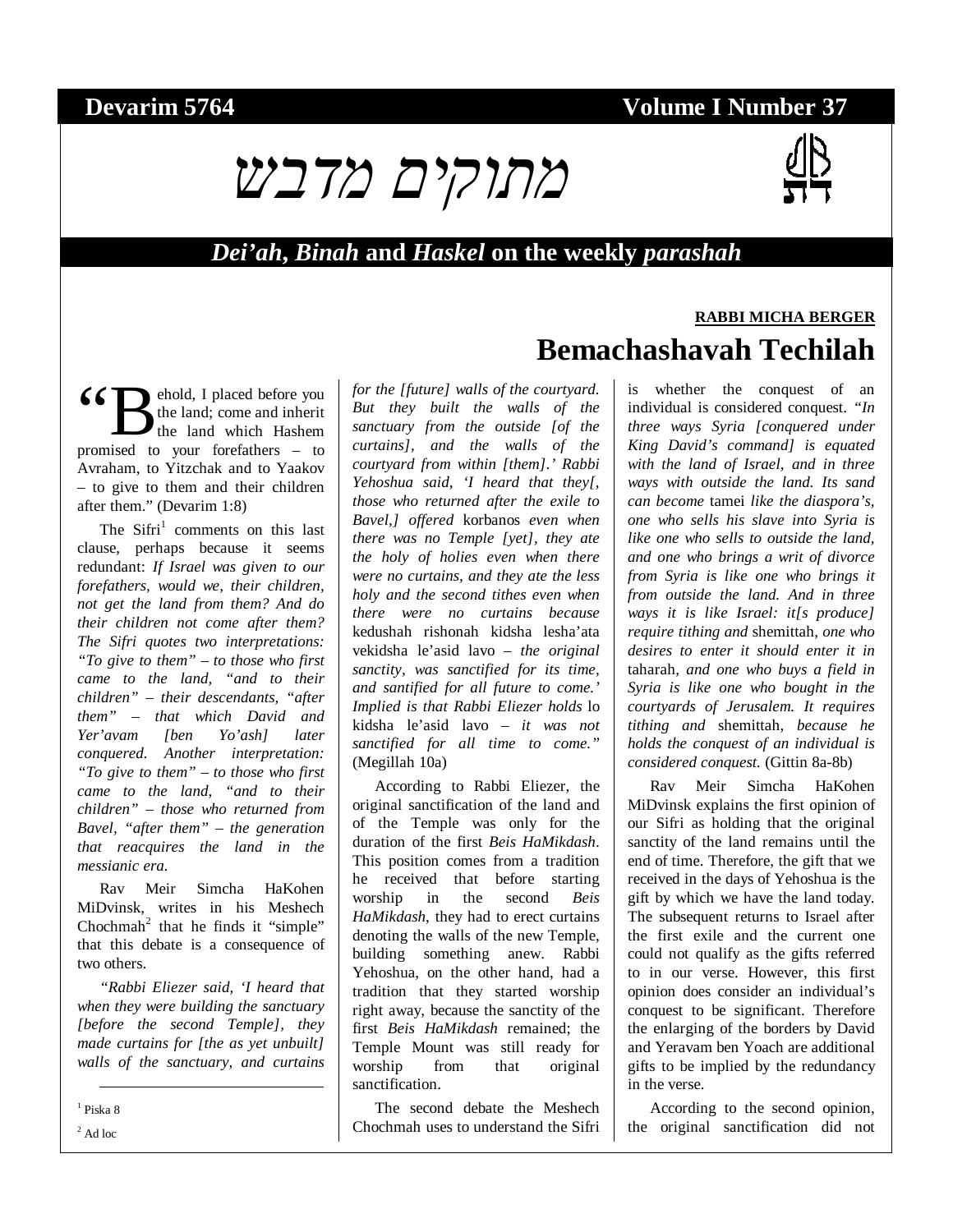-

#### outlast the original commonwealth.<sup>3</sup> Therefore we needed to re-sanctify the land and the Temple Mount. Hashem gave us the land a second time, and will, G-d willing, soon give it to us a third. However, according to this opinion, David's and Yeravam's decisions to enlarge the borders are not of significance.

While the Meshech Chochmah explains the midrash well, he does not tell us why the two debates ought to be linked. Could not someone believe that an individual's decision to conquer land qualifies as halachic conquest as

<sup>3</sup> The *rishonim* debate the meaning of this position. The Rambam (Hilchos Beis HaBechirah 5:16) and Ra'avad (Hilchos Terumos 13:13) write that while the first sanctitification in the days of Yehoshua was not permanent, the second sanctification is still in effect. This position is disputed by the Sefer HaTerumah (Hilchos Eretz Yisrael) and Rabbeinu Simcha (Or Zaru'a, Avodah Zarah 299). The Meshech Chochmah must be assuming that the second sanctification was also temporary, otherwise the verse could not be giving significance to the messianic return to Israel as a third giving of the land. *Iy"H* we will someday discuss the Rambam's position, but it is out of the scope of this week's article.

he story of Kamtza and Bar Kamtza is very well known. The story of Kamtza and Bar<br>
It is introduced by Rabbi<br>
Yochanan who asks "What is the Yochanan, who asks, "'What is the meaning of the verse in Mishlei which reads, 'Fortunate is the one who is always fearful, but the one who is hard of heart will fall to evil?' (28:14) It was because of Kamtza and Bar Kamtza that Yerushalayim was destroyed."<sup>1</sup>

An unnamed host was throwing a party, and invited his good friend Kamtza. Through an accident, the invitation went to Bar Kamtza. The host hated Bar Kamtza and refused to allow him to remain, even after Bar Kamtza offered to pay his way;

 $<sup>1</sup>$  Gittin 55b</sup>

-

well as believing that the original conquest by Yehoshua did not permanently sanctify the land? Or that an individual's decision does not qualify, and Yehoshua did sanctify the land permanently? These positions would yield 5 gifts of land (Yehoshua, David, Yeravam, the return from Bavel and the messianic return) or only 1 (Yehoshua) respectively, but are they only linked by the necessities of our verse, or are they also logically sound?

I would like to suggest that perhaps they are based on differing approaches toward sanctity. Does something become *kadosh* when it is set aside for sacred purpose, or when it is actually pressed into service? *Kiddushin* occurs when the husband gives the wife a ring and declares "You are hereby consecrated..." – sanctity by declaration, before the pair do anything together as a couple. However, the sanctity of the Jewish people operates on both levels. There is the *kedushah* of every Jew, no matter how assimilated. Then there is

even after he offered to pay for the half the *simchah*; even to pay for the whole affair! The host must have been relatively prestigious, as many of the leading rabbanim of the generation were in attendance. But none of them spoke up. Bar Kamtza felt that a society in which none of its leaders would stand up to this injustice did not deserve to survive. And although his subsequent actions were evil, apparently Hashem agreed with his assessment.

Bar Kamtza went to Nero Caesar and told him that the Jews had rebelled. And as proof, he alleged that if Caesar would give an offering to the *Beis HaMikdash*, the Jews would reject it. Caesar gave a healthy calf, but Bar Kamtza made

#### **2** *Mesukim Midevash*

also the added *kedushah* from worship – "*Kedoshim tihyu –* You shall be holy!"

If the *kedushah* of the land is defined in terms of its being set aside, then even a single person can consecrate land by choosing to conquer it. Even if another people forcibly take the land from us, as long as we do not nullify that appointment the *kedushah*  remains. This is the first opinion in the Sifri, which counts the conquests of Kings David and Yeravam ben Yoash as new consecrations and therefore new gifts.

On the other hand, if the land's *kedushah* derives from its use as a place where the Jewish People can live as Jews, then it requires the people as a whole to bestow its *kedushah*. And, the *kedushah* can be lost when the land is under the control of others and it does not house a Jewish society. This is the second opinion, that each resettlement was another giving of Israel to us.

# **RABBI MICHA BERGER Bakeish Shalom**

some kind of blemish in it that invalidated it as an offering. The Rabbis wanted to offer it anyway, since the risk to life outweighs the *halakhah*. Rabbi Zechariah ben Avkulos objected, saying that people would think that it means that blemished animals may be offered. Then they wanted to kill Bar Kamtza, so that he could not report back to the Romans. Again, Rabbi Zechariah ben Avkulos objected, as he thought it would teach people that the punishment for damaging an offering was death. Nero heard that his offering was refused, was convinced that the Jews were in rebellion, and after checking some portents, decided to attack.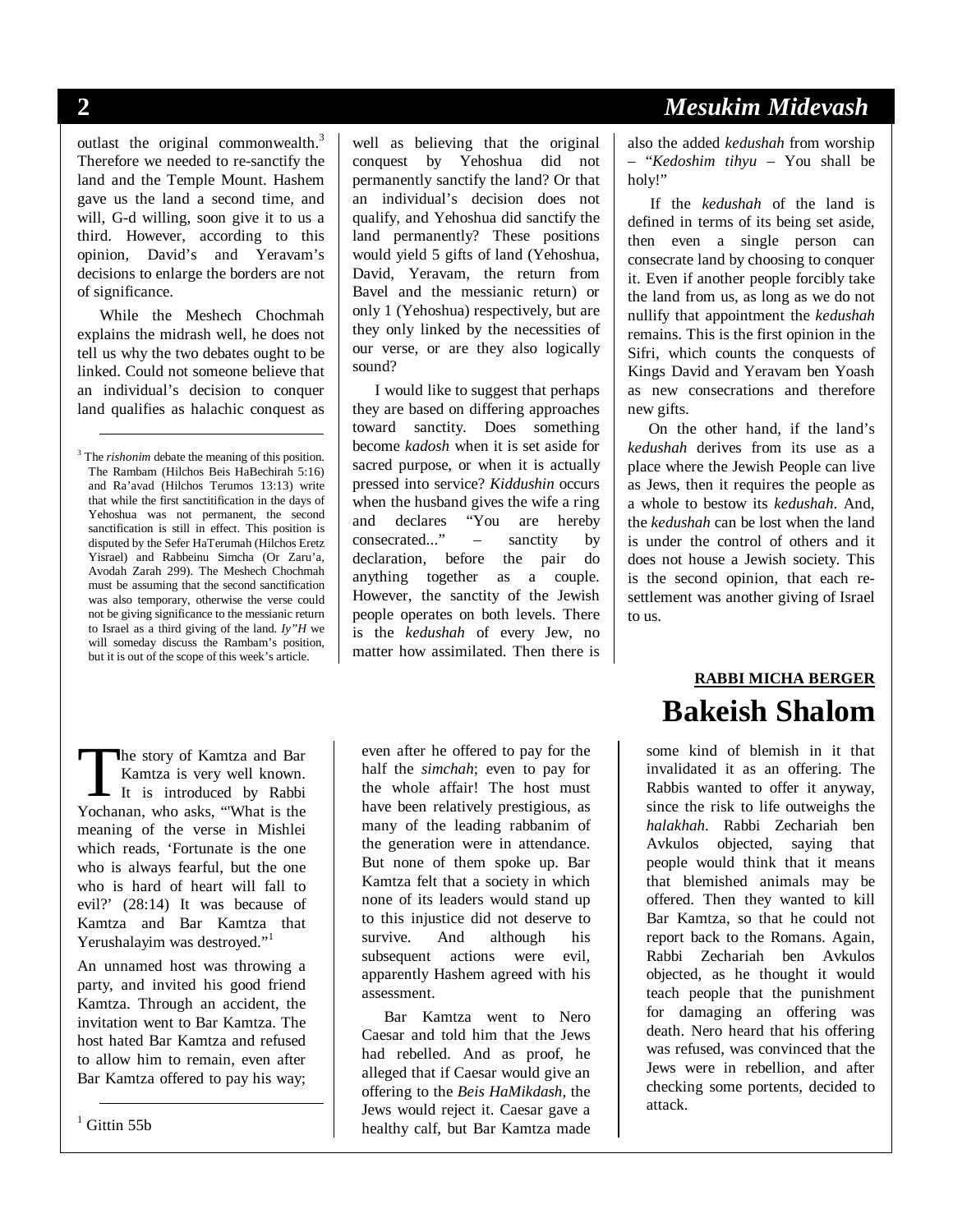#### *Mesukim Midevash* **3**

Later in the Gemara,<sup>2</sup> Rabbi Elazar presents the lesson, "Come and see how great is the power of embarassment! For Hashem helped Bar Kamtza and destroyed His Temle and burnt His santuary."

This lesson is far more intuitive than Rabban Gamliel's. He interrupts the story to comment, "Because of the '*anivus*' of Rabbi Zechariah ben Avkulos our Temple was destroyed, our sanctuary burnt, and we were exiled from the land."<sup>3</sup> This "*anivus*" is a false *anivus.* In this week's *parashah* we begin *Sefer Devarim*, the overwhelming majority of which is the final sermons of Moshe Rabbeinu – the most modest of people. True *anivus*  is a full awareness of one's abilities and a lack of attendant self-pride because one knows that G-d gave everything necessary to be even greater than one iss. *Anivus* is an emotion that motivates, not cripples.

But how is Rabbi Zechariah ben Avkulus's error nearly comparable in magnitude to the sins of the host, of Bar Kamtza, or of the guests who remained silent? Why does Rabban Gamliel lay the blame at his feet? And, in fact, Rabban Gamliel introduces the story by saying that it was the fault of Kamtza and Bar Kamtza, not Rabbi Zechariah ben Avkulus!

A different gemara<sup>4</sup> provides an even more enigmatic reason for the

- $<sup>2</sup>$  Ibid 57a</sup>

3 Ibid 56a

4 Nedarim 81a

destruction of the *Beis HaMikdash.*  Yirmiyahu asks, "For what reason did the Land perish and become parched like a desert . . .?"<sup>5</sup> The question was posed to sages and prophets, and they could not answer. Hashem Himself then replied, "For they have forsaken my Torah that I placed before them; they did not listen to My Voice nor follow it." Rav Yehudah said in the name of Rav, people were learning Torah, but they neglected to recite *Birchas HaTorah* before they began learning every day. For this we lost the *Beis HaMikash*. But are we to understand that not making a *berachah* is tantamount to not following Hashem's Voice?

Why are there two or perhaps three *berachos*<sup>6</sup> before learning Torah? Most other *mitzvos* only have one *berachah*. The Ramban<sup>7</sup> explains that the first was a *birchas hamitzvah*, a *berachah* before a mitzvah like any other. However, the second *berachah* is a blessing of praise and thanks, like that after food.

5 Yirmiyahu 9:10

-

- 6 1. "L*a'asok bedivrei Sorah*," 2. "A*asher bachar banu*," and 3. "*Veha'arev na*" if considered as seperate from "*la'asok*."
- <sup>7</sup> Perhaps the basis for a third *berachah* is that one separately thanks Hashem for placing the words of Torah "in our mouths and in the mouths of our offspring" as individuals and for "selecting us from all other people" as a community.

he prayers for Tisha B'Av take a somewhat different form than the usual Ta'anis service. Instead of the additional Selichos, we do not let ourselves pray for forgiveness, and give in to despair. We stand (sit) at the end of three T

weeks of increasing mourning, falling down to a nadir of loss for the Temple. Mourning for a building, a way of life, that was lost 1966 years ago is hard, as the events are so remote. We have to evoke the mourning in ourselves

*Birchas HaTorah* is thanking Hashem for the changes that came with being the people of the Torah. Learning Torah without the realization that such study is intended to elevate the self loses its value. If one is not aware of the full grandeur of one's potential, one is not open to the changes Torah is supposed to induce. That is the false "*anivus*" of Rabbi Zechariah ben Avkulus.

As we said, *anivus* motivates a struggle to accomplish, which constantly brings more worth into one's life. But when someone is plagued by false "*anivus*", lacking belief in hiss ability, how does he combat the feeling of worthlessness? *Sin'as chinam*, undeserved hatred, is a means of feeling like one is greater by perceiving everyone else as something less.

Rabbi Zechariah ben Avkulus's false "*anivus*" brought down the Temple, but not because he alone had this misperception. The whole story of Kamtza and Bar Kamtza is of similar false "*anavim.*" Like the last generation of the previous *Beis haMikdash*, this generation did not fully understand the purpose of Torah and therefore could not be thankful for what it meant for human potential. Since they couldn't see how to redeem themselves, they assuaged their feelings by spending their lives focusing on the flaws of others.

### **REB JONATHAN BAKER Sefasai Tiftach**

through practices that remind us of occasions when loved ones passed on.

We should not bring ourselves to such a state voluntarily. In fact, Rav Yosef Dov Soloveitchik tells us, we are forbidden from voluntary mourning.